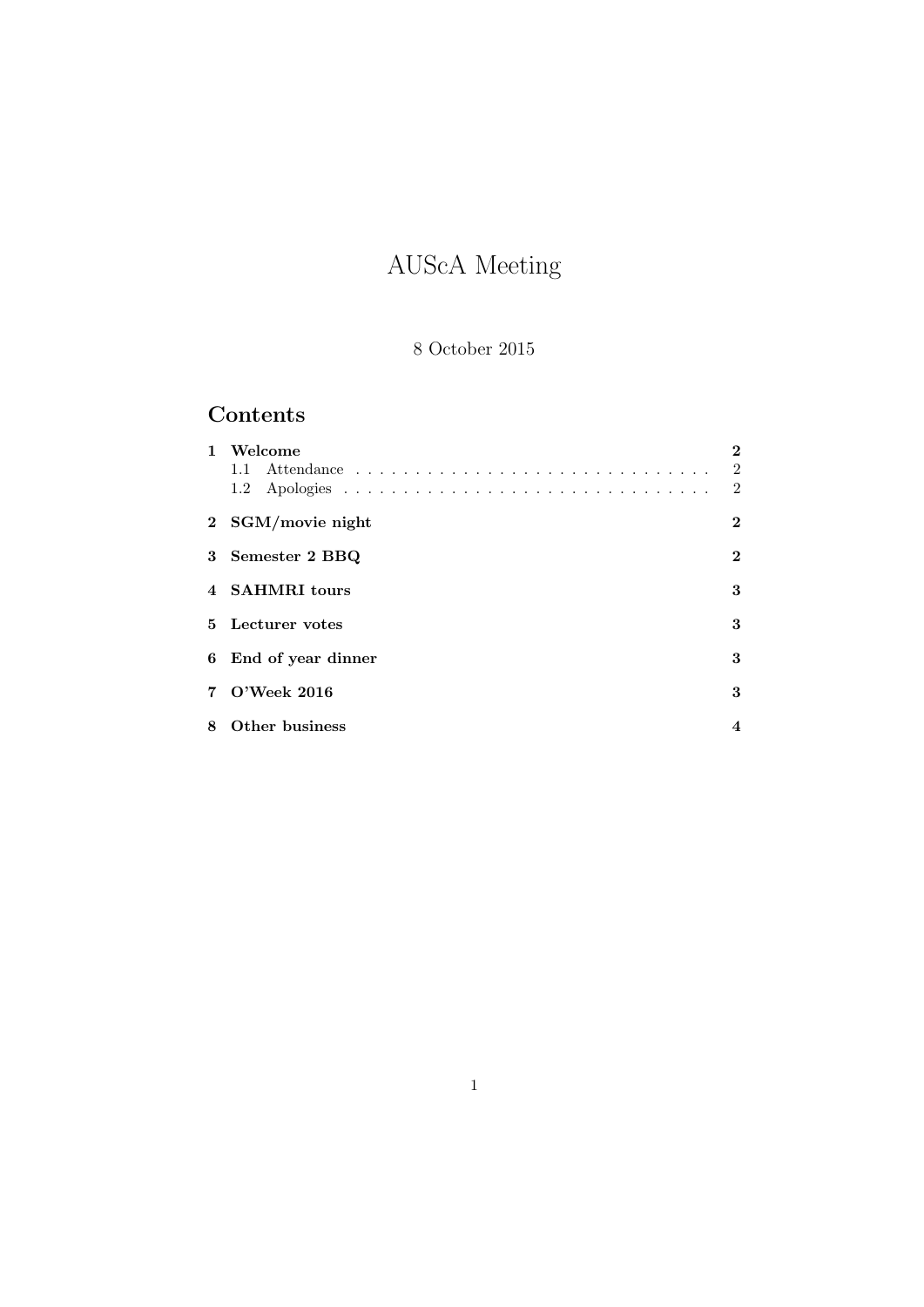#### 1 Welcome

#### 1.1 Attendance

Brittany, Karl, Ben, Jason, Emi, Urwah, Sophia

#### 1.2 Apologies

Kirsten, Catisha, Juewan, Ellen, Taylor, Arthur, Kimberley

## 2 SGM/movie night

The SGM/movie night will be held this evening of Thursday, Oct 8th. The venue for this event is the Braggs, which is locked after 6pm. As such all those attending agreed to meet at the Braggs just before 6pm. Because the Clubs office closes t 4pm, it will be necessary to get security to provide access to the room for the popcorn machine.

The popcorn machine costs \$35 to hire, with a bond of \$50. There is an additional \$15 for kernels and bags, and Ben will purchase icing sugar for the popcorn. Note that food cannot be handed out inside the Braggs lecture theatre, so popcorn will be made at 6pm and distributed in the foyer before the movie begins.

Ben will purchase a copy of The Theory of Everything for screening. The SGM will run for a few minutes before the start of the movie.

Emi will clean the popcorn machine on Friday morning.

#### 3 Semester 2 BBQ

The semester 2 BBQ will be held on Thursday, October 15th from 10am – 3pm on the Barr Smith lawns. Emi has already booked the necessary tables, BBQ and lawns. The aim is to begin cooking by 10:30am, and in order to have enough people we may need to recruit extra people outside of the committee to help out. Sophia will organise a doodle poll for everyone's availabilities, and subsequently distribute a roster. Sophia will also update the website to reflect the upcoming event.

Brittany has applied for a grant for the event. Items to purchase for the BBQ:

- Sausages 25 kg, approx 300 sausages (Brittany to order)
- Onions and a few capsicums (Brittany to purchase)
- Bread  $20-25$  loaves (Emi to purchase on the morning of the BBQ)
- Silver trays, 500 napkins and 2 x sauce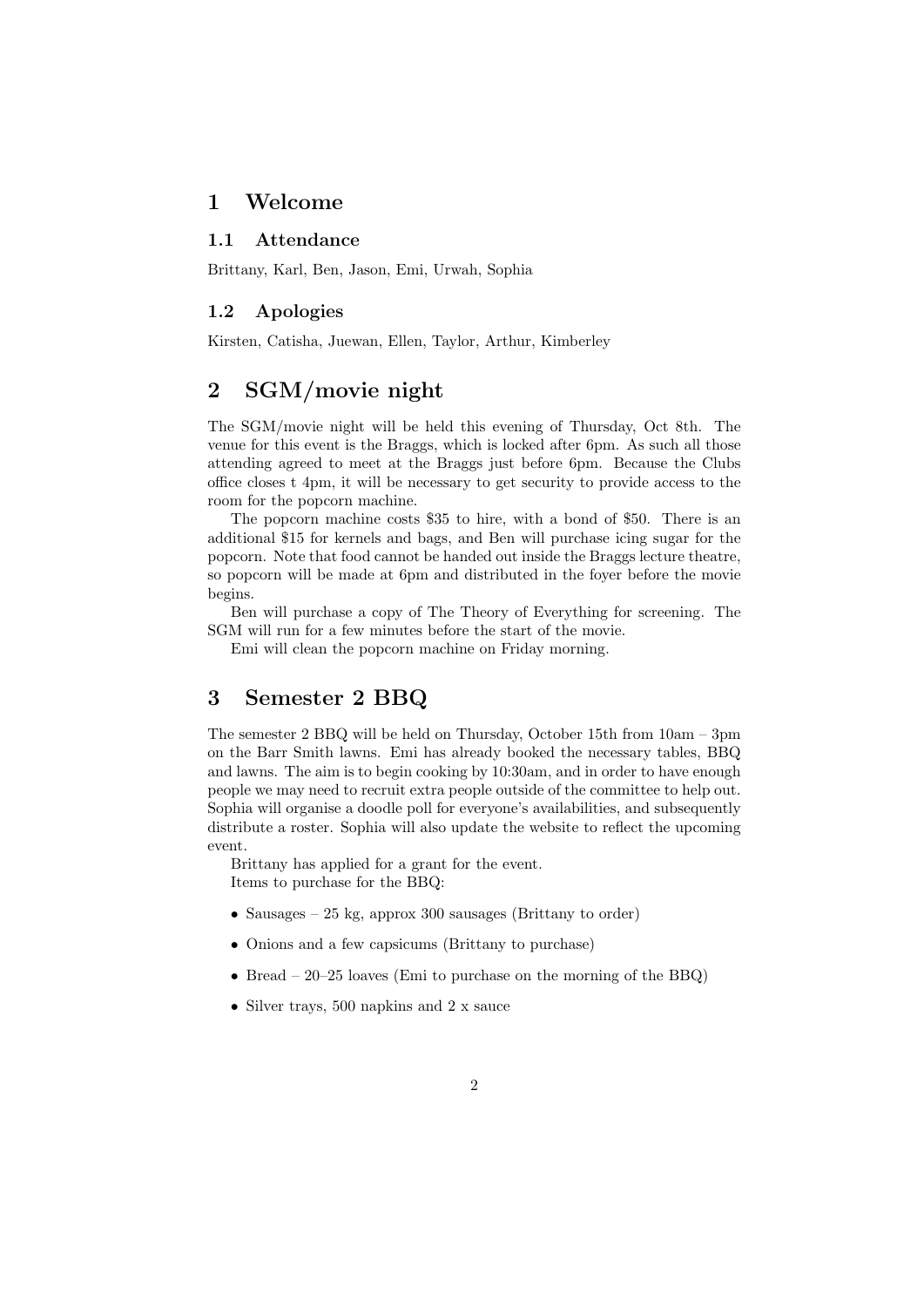#### 4 SAHMRI tours

Brittany has finally heard back from the SAHMRI people. Her number has been passed on to someone who will organise the booking for us, but we are yet to hear from them.

#### 5 Lecturer votes

Karl has looked into the end of year school functions and has been informed that they will be after week 12. The biological sciences function is in SWOTVAC, but we don't yet know the date. We do not have a date for the physical sciences function yet. Karl has agreed to follow up further and confirm the dates for us.

We will be presenting winners of the lecturer votes with certificates. It was agreed that we will print these certificates on thick paper from Officeworks, and we will present them in a slip rather than a frame. We will likely print these in The Hub, and Jason will check into using the same template as last year. The addition of a prize was also discussed, with suggestions including chocolates or a bottle of wine. It was decided that red wine was the best option, to the value of \$20, but this will depend on how many we give out.

Last year we presented prizes to lecturers, demonstrators and tutors. However, it was decided that this year we will just do lecturers: physics, chemistry, 2 x biology, geology.

#### 6 End of year dinner

Now that almost everyone has their exam timetables, availabilities for setting up the end of year dinner were discussed. Brittany is finished on 17th Nov, Urwah on 19th and Emi on 20th. Karl and Sophia will both be available to help set up. Ben and Jason don't yet know their exam times.

Brittany managed to secure us a booking on room hire, which is now \$100 instead of \$350.

Brittany will set up an EventBrite event for the dinner, and AUScA will cover the booking fee. The price will be \$40 for members and \$50 for non-members.

## 7 O'Week 2016

Brittany has been approached by Roger regarding the possibility of AUScA helping out with O'Week in 2016. We will need an idea of something to do with O'Week students, and it has been suggested that we do not do a lecture like previously. Students come in for pre-enrolment, and it has been suggested that we hold a quiz in the afternoon to encourage social interaction. The quiz would involve non-science trivia, with mini-games in between.